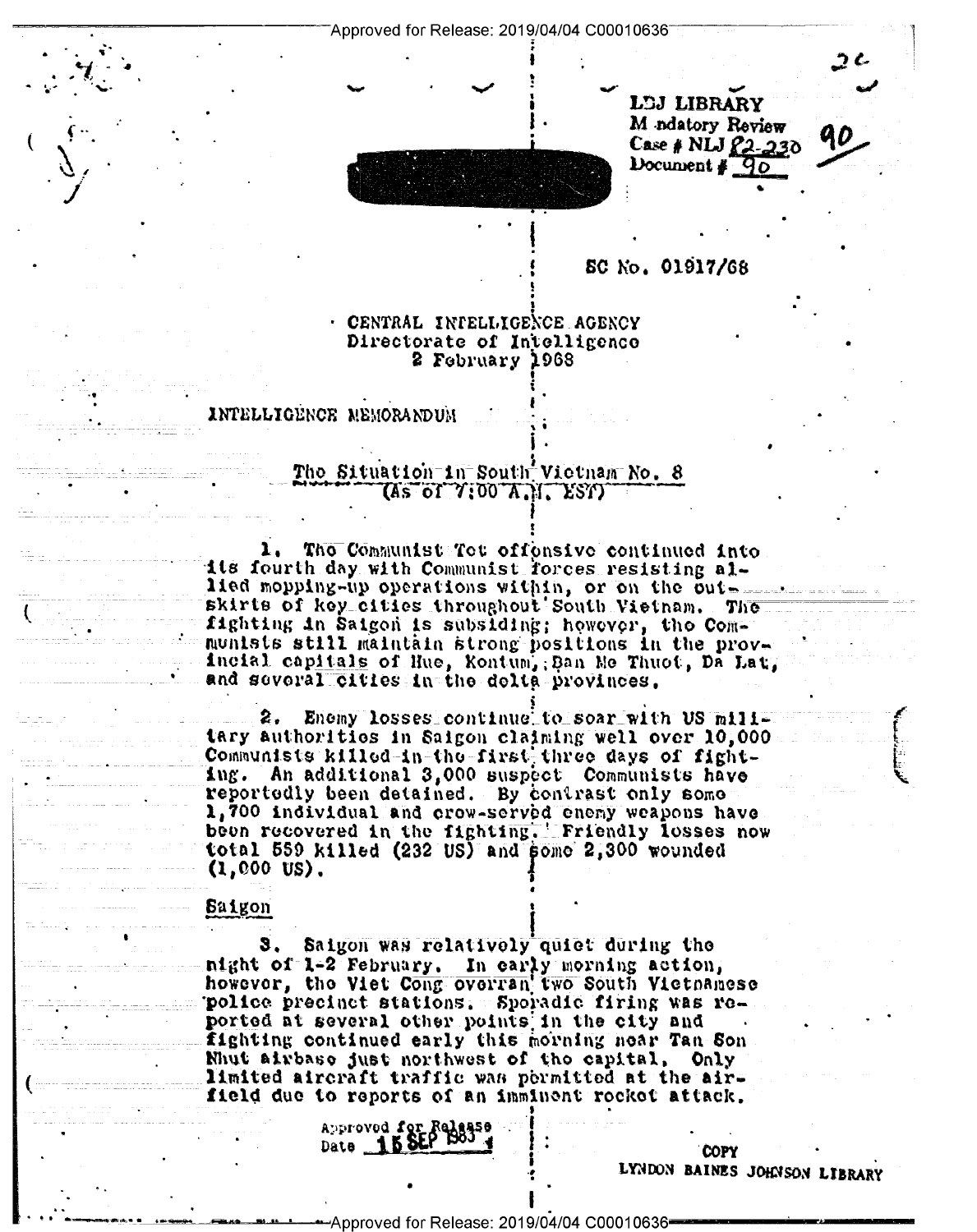Approved for Release: 2019/04/04 C00010636

Available evidence indicates that the enemy troops involved in the Saigon area were mostly in the 16 to 18 age bracket and were woll armed with modern automatic rifles and rocket launchers. Soveral prisoners stated that they had infiltrated into the city in civilian clothes where they were armed from weapons caches which had been set up well in advance. The enemy in Saigon did not appear to be well trained, although their morale was high in tho oarly stages of the fighting.

Several onemy units in the city have been 5. tontativoly identified as Viet Cong units from the Mekong Delta and from as far west as Tay Ninh Province, Reports of North Victuanese units in the Saigon fighting have not been confirmed, but northorners assigned to nearby Viet Cong units as cadre and fillers possibly participated.

# I Corps

The city of Hue is still the focal point 7. of stubborn enemy resistance in South Vietnam's northern I Corps area. The rest of the major cities in the northern provinces are under the control of allied forces, although scattered attacks were conducted against some of them on 1-2 February.

8. Hue: The two-square-mile, walled citadel area is still partially occupied by enomy forces this morning. Two South Viotnamese armored battalions are commited to the clearing operations around the oitadol, and a US lst Air Cavalry battalion may be added to the effort. Three other South Vietnamese battalions have encountered stiff enemy resistance. in clearing operations in some areas on the outskirts of the city. All US and South Viotnamose installations within Hue remain under allied control.

 $1.3(0)(3)$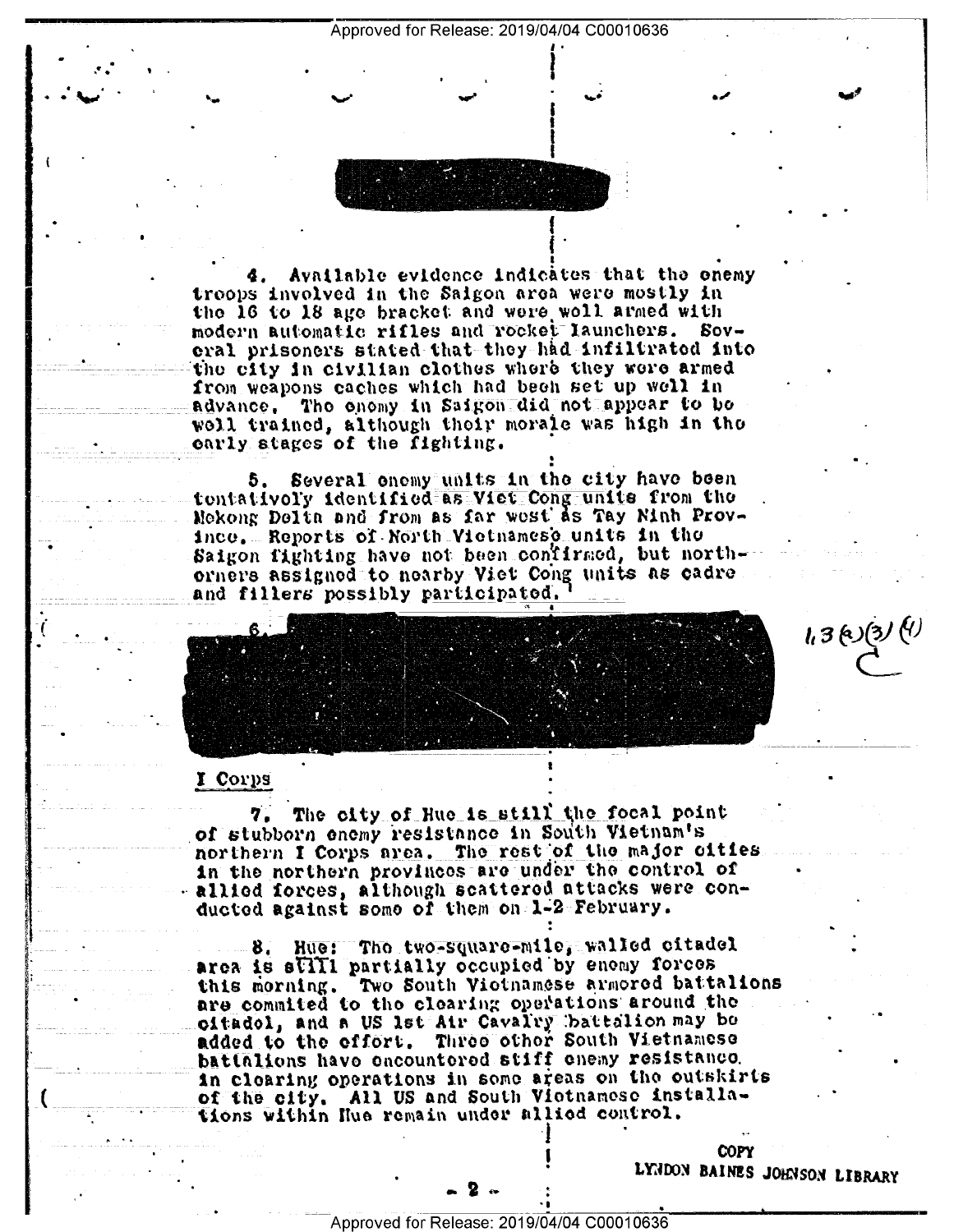Cam Lo: The Combined Action Platoon Head-Ð. quarters at Cam Lo was attacked with mortar and small arms fire early today. The enemy was forced to withdraw after a heavy six-hour battle.

Phu Loc: The Phu Loc Area, located some 10. 25 milos south of Hue, was subjected to a day-long attack, which ended late last night, The Phu Loc District Headquarters and village were reported secure: however, a sizeable onemy threat is believed still in the general area. According to an unconfirmed report, the US Marine base at Phu Loc was overrun at one point in the fighting.

Tam Ky and Quang Ngai: Both of these prov-11. incial capitals were attacked by Communist mortarmon during the night of 1-2 February. The bombardment of Tam Ky reportedly included artillery fire. No reports of casualtics or damage have been received.

12. Duy Xuyon: This district capital located<br>several miles southwest of Hoi An in coastal Quang Nam Province was reported still under the control of an unknown-sized enouy force. A South Korean. prigade has moved into the area in preparation for a counterattack later today.

#### II Corps

Kontum: Tho most sorious threat in the 13. II Corps area continues to exist in the city of Kontum in the western highlands. The enemy con-<br>tinues attacks in and around the city, and has established strongpoints in several buildings, including pagodas and churches. An entire North Victnamese battalion is still bolieved in control of approximately half of the city. The airfield has been cloared out is now open to emergency traffic.

14. Ban Me Thuot: At Inst report, elements of the North Victnamese 33rd Regiment were still occupying most of the city. Two South Victnamese 23rd Infantry Division battalions, together with US  $\blacksquare$  units, are attempting to regain bontrol of the city. The airfield is still open, but has been hit by COPY mortar and small arms fire.

- 3 -Approved for Release: 2019/04/04 C00010636<sup>■</sup>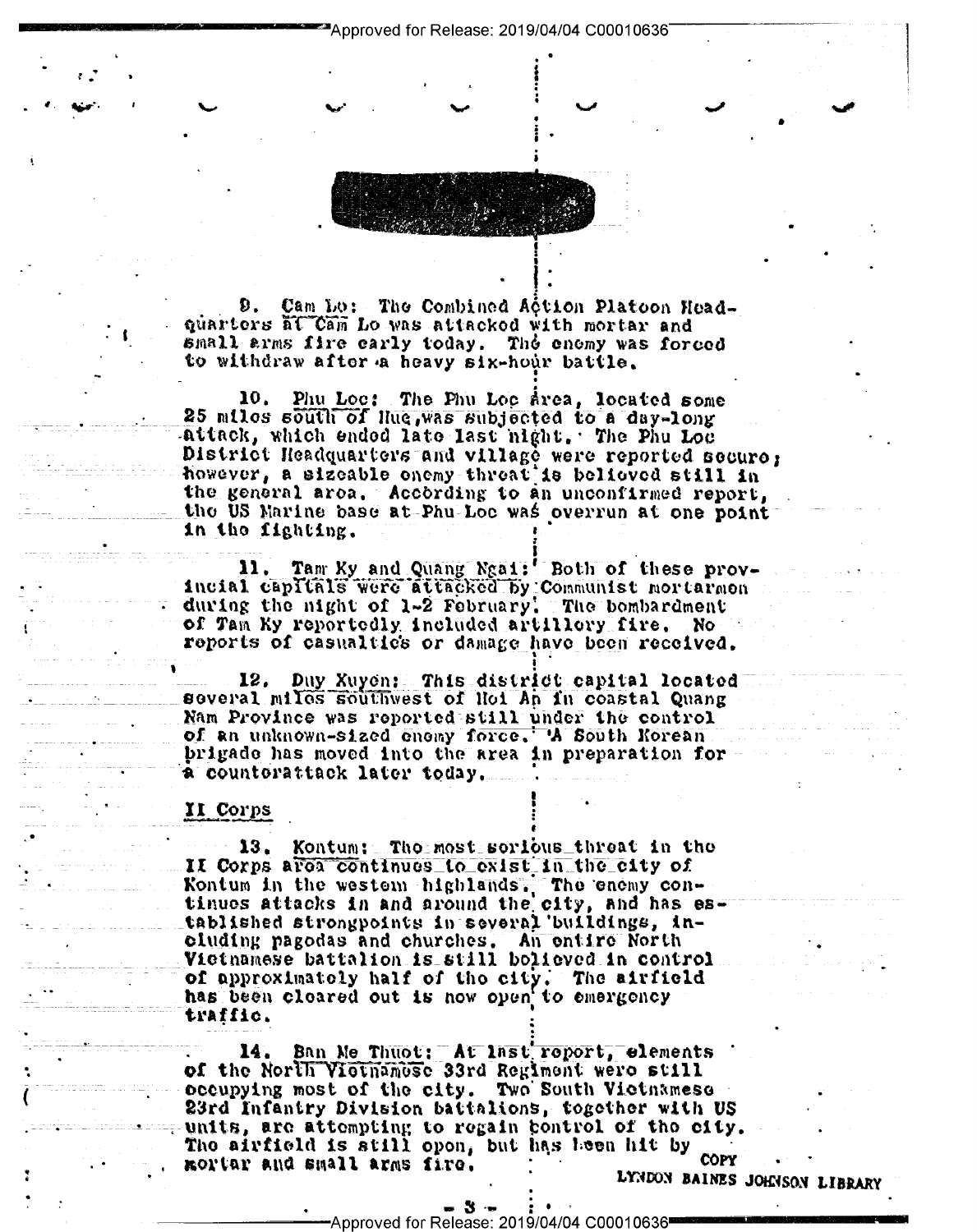Approved for Release: 2019/04/04 C00010636-



15. Da Lat: At last roport, Communist forces still hold the market place in the center of town as woll as scattered strongpoints within the city. South Vietnamose forces are leading the effort to drive the attackers out of the city.

16. Tan An: A total of 208 enemy troops were reported klilled during a fierce two-hour battle yesterday, when they attempted to overrun this village which is located some 15 miles southwest of Pleiku. The village was defended by South Victnamese irregulars who sustained light losses.

17. Phan Thiot: Heavy fighting was still reported from this coastal provincial capital through the mid-morning of 2 February. The MACV and Sector Headquarters compounds have not yet come under attack. US and South Victnamese troops have established a blocking position and are presently attempting to sweep through the city in an offort to drive the 

## III Corps

18. To the north of Saigon-in-III Corps--thearea where the current Communist campaign has so far been the lightest-several new attacks were reported during the night of 1-2 February. Xuan Loc, the capital of Long-Khanh Province, was under heavy attack throughout the night. One viet Cong platoon ponetrated into the town, but by morning allied reaction troops had cleared them out. First reports indicated that US and South Vietnamese casualties were . light in the action. Other onemy assaults and mortar attacks occurred in Phuot Tuy, Hau Nghia, and Tay Ninh but fow details were available.

### IV Corps

19. In the Mekong Delta, sharp fighting continues within several provincial capitals and a number of smaller towns.

20. Some 700-800 Vict Comg are still believed to bo inside Ben Tre, the capital of Kien Hoa Provinco, where two companies of the US 9th Infantry Division companies have arrived to reinforce ARVN. **COPY** 

LYNDON BAINES JOHNSON LIBRARY

Approved for Release: 2019/04/04 C00010636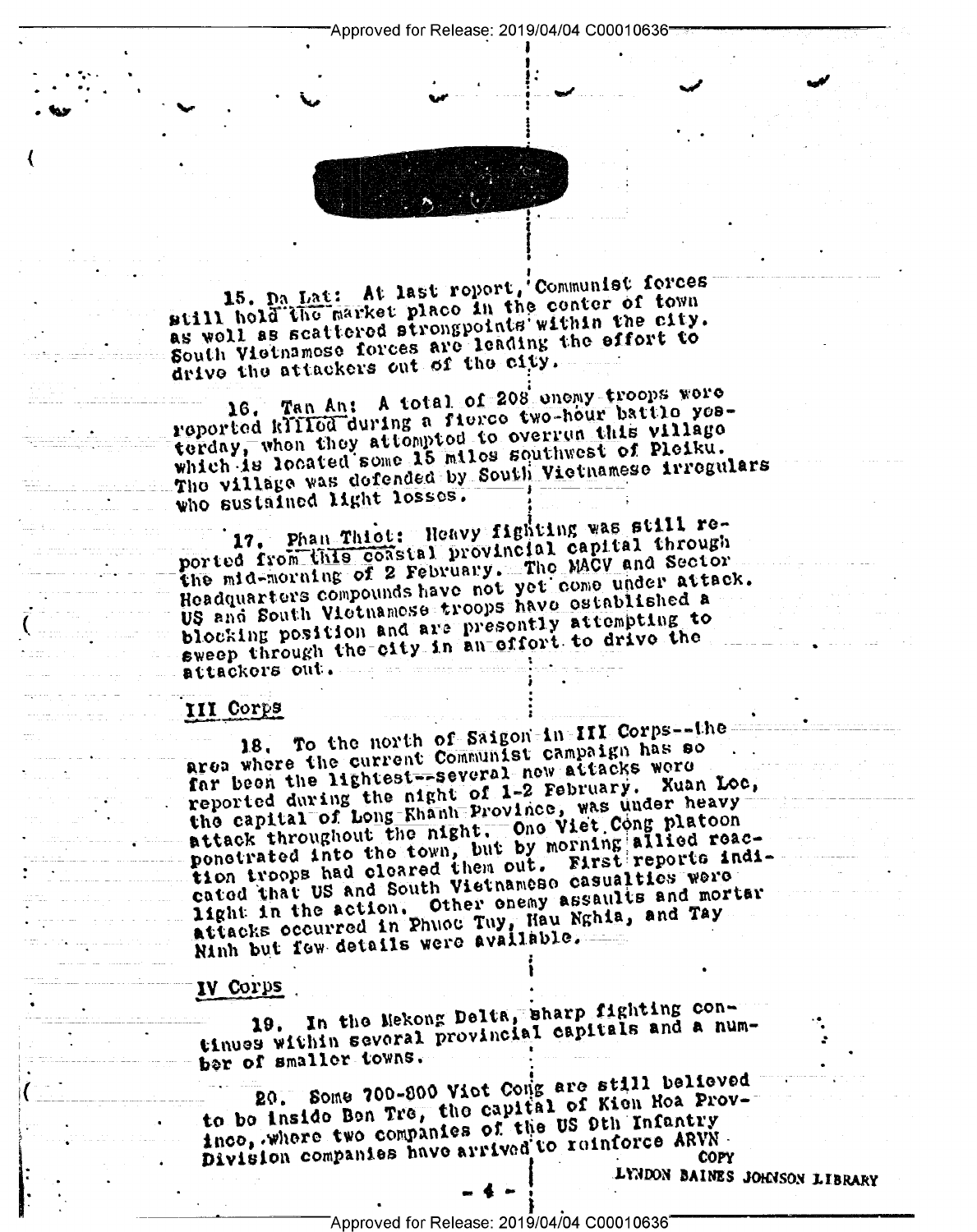forces. Heavy fighting occurred during the night in the provincial capital of Vinh Long. A US Navy patrol boat base in the city was overrun but later retaken. by South Vietnameso forces.

21. Allied troops were also engaged with Viet<br>Cong forces in Can Tho, My Tho and Moe Hoa, the capital of Kion Tuong Province. The latter city was under heavy mortar and rocket attack early this morning. The Viot Cong were reported using loudspeakers to appeal to ARVN troops to lay down their arms.

# Prospects for tho Immediate Future

The situation reported at Sa Dec is char- $\cdot$  22. acteristic of many areas in South Vietnam, where enomy forces have been pushed out of the urban area. but continue to maintain positions on strategic groundnearby. It seems possible that, in some areas, the Communist units will attempt to renow their attacks on urban areas, or will attempt to remain nearby in an effort to keep the situation tense and the populace intimidated.

23. Although the enemy units so far involved in the current action-have reportedly taken heavy losses in some of the fighting, it appears certain that the onemy high command was fully prepared to sacrifico these units in their entirety, if necessary, in order to carry out the offensive. This would strongly suggest that the enemy has not thrown his full weight into the current effort, but that it is rather a caroful, solective application of his power. In the bitterly contested fighting in Hue, for examplo, only elements of the North Vietnamese 6th Rogiment have been identified, along with a few, possible local force elements. This would indicate,<br>in view of the standard OB for the area, that at least one other full NVA regiment is in this sector, and at loast three other regiments within 20 miles.

Although the Communists are probably in-24. Although the Communists are process. 24. Although the Communists at least, of again mounting a coordinated attack against so many targets as in the past four days, thoy do appear to have

> **COPY** LYNDON BAINES JOHNSON LIBRARY